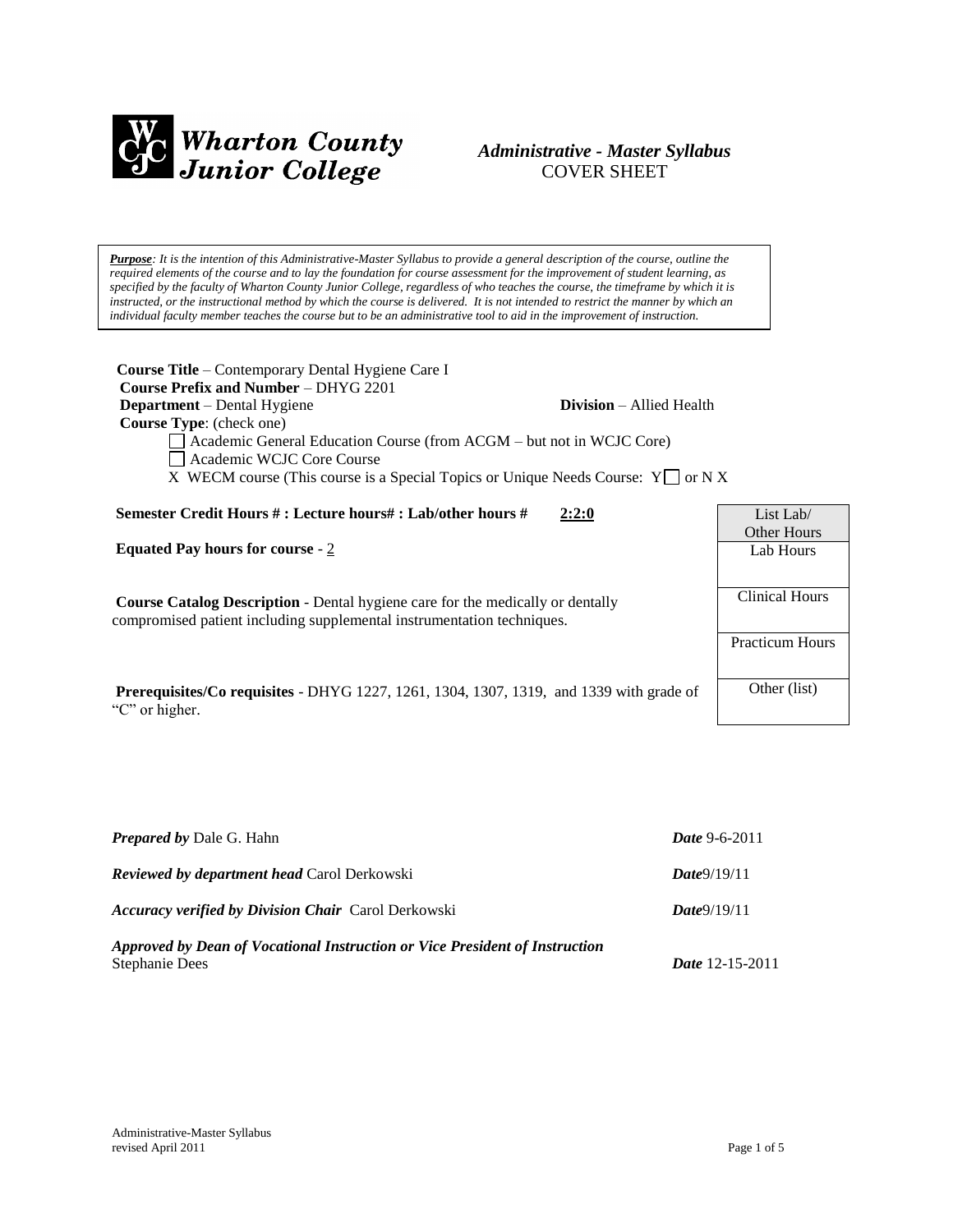

**I. Topical Outline** – Each offering of this course must include the following topics (be sure to include information regarding lab, practicum, clinical or other non-lecture instruction):

- I. Course Information
	- A. Course Outcomes
	- B. Course Schedule
	- C. Course Evaluation
	- D. Methods of Instruction
- II. Review of Instrumentation
	- A. Principles of Instrumentation
	- B. Sharpening Techniques
	- C. Management of Broken Instrument Tip
- III. Nonsurgical Periodontal Instrumentation
	- A. Dental Hygiene Care Plan for Instrumentation
	- B. Overall Appointment Systems
	- C. Scaling with Manual Instruments
		- 1. Principles of Instrumentation
	- D. Use of Ultrasonics in Non-Surgical Periodontal Therapy
		- 1. Mode of Action
			- 2. Types (Define, Compare, Contrast types of)
				- a. sonic
				- b. piezoelectric
				- c. magnetostrictive
			- 3. Purposes and Uses
			- 4. Contraindications (medical and dental)
			- 5. Procedure
			- 6. Instrument Tip Design
		- 7. Sterilization Procedure
- IV. Scaling and Root Planing Instrumentation
	- A. Rationale
	- B. Technique
	- C. Benefits to the Tissue
- V. Dentinal Hypersensitivity
	- A. Definition
	- B. Types of Pain Stimuli
	- C. Etiology of Dentin Hypersensitivity
		- 1. Contributing Factors
		- 2. Desensitizing Agents
		- 3. Dental Hygiene Care
	- D. Dentin Structure
	- E. Management Strategies
- VI. Dental Anxiety and Pain Management
	- A. Definitions
	- B. Sign/Symptoms
	- C. Management Options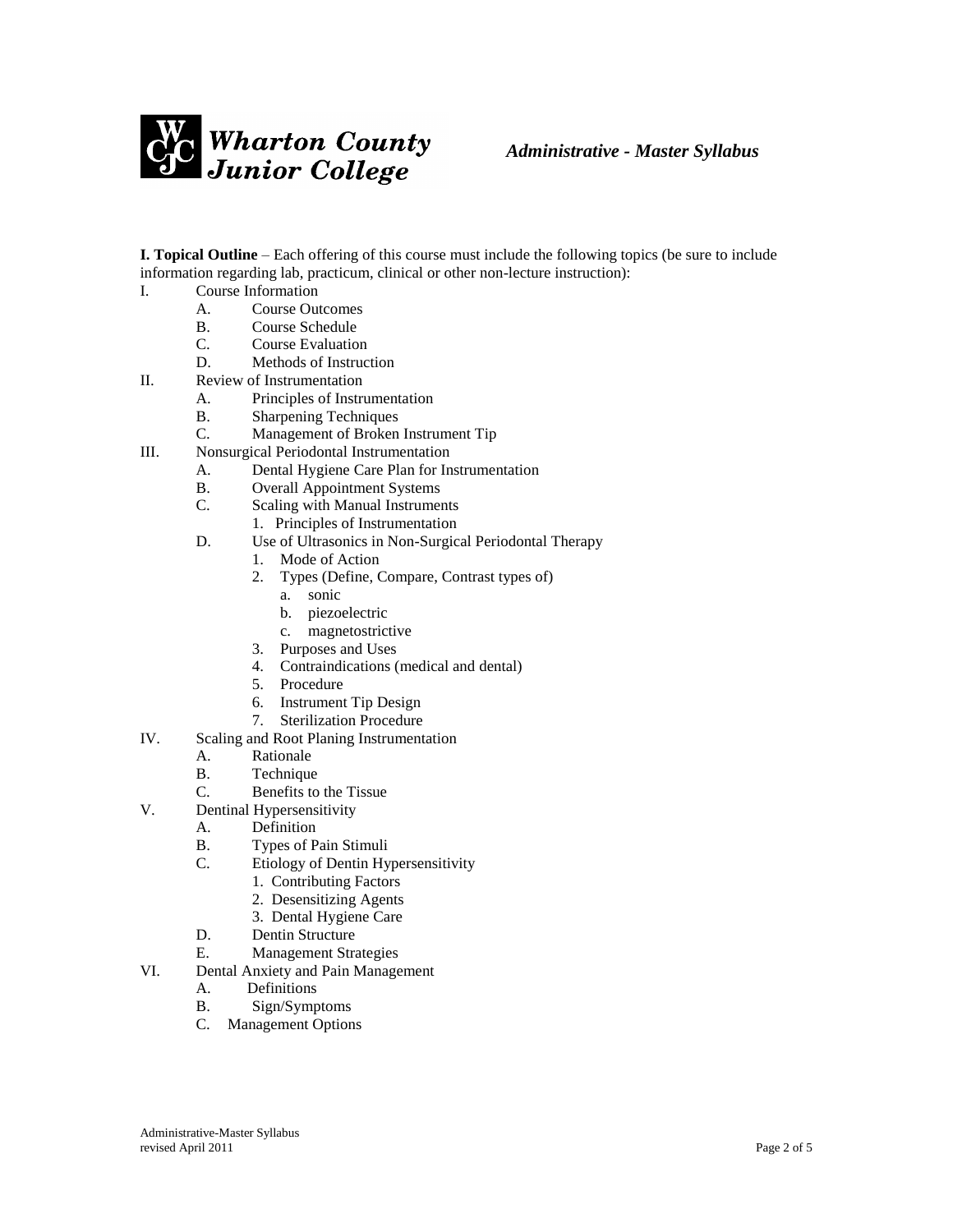- VII. Nonsurgical Periodontal Therapy: Supplemental Care Procedures
	- A. Patient Needs
	- B. Supplemental Care Procedures
	- C. Advanced Instrumentation
	- D. Antimicrobial Treatment
	- E. Professional Subgingival Irrigation
		- 1. Patient Selection
		- 2. Application
	- F. Local Delivery of Antimicrobials
		- 1. Types
		- 2. Methods of Delivery
		- 3. Applications for Clinic and Contraindications
		- 4. Home Care
- VIII. Respiratory Diseases
	- A. Types
	- B. Signs/symptoms
	- C. Treatment
	- D. Dental Management
- IX. Cardiovascular Diseases
	- A. Define Major Types
	- B. Signs/Symptoms of each Type
	- C. Dental Considerations for Treatment
	- D. Cardiac Arrhythmias
	- E. Oral Implications with Anticoagulant Therapy
- X. Blood Disorders
	- A. Oral Findings Suggestive of Blood Disorders
	- B. Normal Blood
	- C. Red Blood Cell Disorders
		- 1. Types
			- 2. Signs/Symptoms
			- 3. Dental Hygiene Care
	- D. White Blood Cell Disorders
		- 1. Types
		- 2. Signs/symptoms
		- 3. Oral Manifestations
		- 4. Dental Hygiene Care
	- E. Coagulation Disorders
		- 1. Types
		- 2. Dental Hygiene Care
- XI. Sexually Transmitted Diseases
	- A. Types of Diseases
	- B. Pathogens (agents)
	- C. Mode of Transmission
	- D. Description Signs/Symptoms
	- E. Dental Management
	- F. Treatment
- XII. Chemotherapeutic Agents
	- A. Actions
	- B. Substantivity
	- C. Indications for Use
	- D. Agents Available
- XIII. Dental Caries Management by Risk Assessment
	- A. Define Disease of Dental Caries
	- B. Disease Indicators and Risk Factors
	- C. Caries Management by Risk Assessment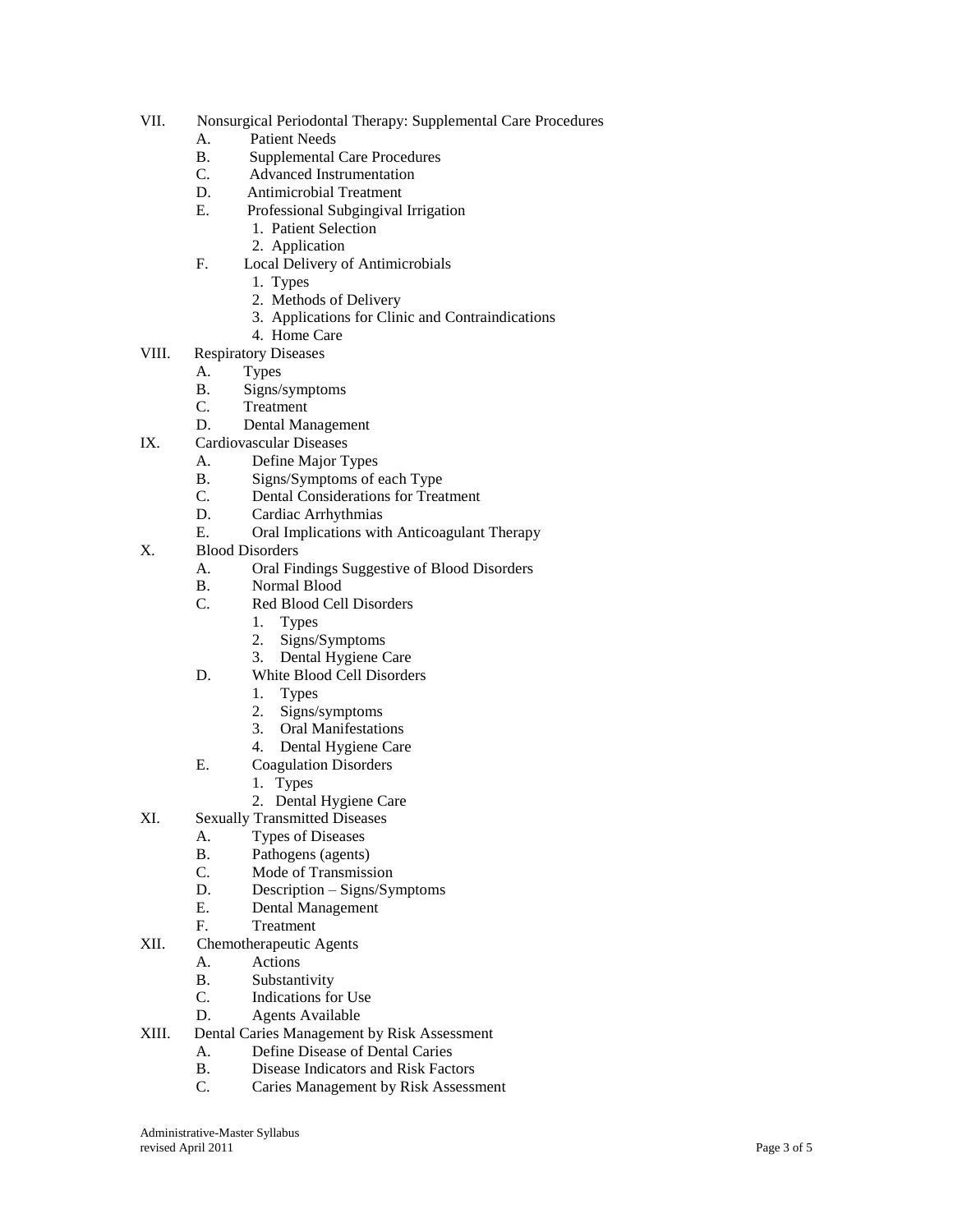# XIV. Geriatrics

- A. Changes and Disorders
	- 1. Osteoporosis definition
		- 2. Alzheimer's disease
- B. Oral Conditions of the Aged
- C. Dental Hygiene Care
	- 1. Clinical facilities
	- 2. Patient assessment
	- 3. Plaque Control
	- 4. Diet & Nutrition

### **II. Course Learning Outcomes**

| <b>Course Learning Outcome</b>                                                                                                                                              | <b>Method of Assessment</b>                                                |
|-----------------------------------------------------------------------------------------------------------------------------------------------------------------------------|----------------------------------------------------------------------------|
| Assess various patient needs; formulate a<br>treatment plan for the medically and dentally<br>compromised patient; and describe supplemental<br>instrumentation techniques. | Written examinations, lab exercises, clinical<br>application, case studies |

## **III. Required Text(s), Optional Text(s) and/or Materials to be Supplied by Student.**

- 1. Wilkins, Esther M., Clinical Practice of the Dental Hygienist,  $10<sup>th</sup>$  Edition, Lippincott Williams & Wilkins, 2009.
- 2. Thomson, Evelyn, Case Studies in Dental Hygiene,  $2<sup>nd</sup>$  Edition, Prentice Hall, 2009.
- 3. Nield-Gehrig, Jill S., Fundamentals of Periodontal Instrumentation & Advanced Root Instrumentation, 6<sup>th</sup> Edition, Lippincott Williams & Wilkins, 2008.
- 4. Wynn, Richard, Timothy Meiller and Harold Crossley, Drug Information Handbook for Dentistry, 16<sup>th</sup> Edition, Lexi-Comp Inc., 2010.
- 5. Derkowski, C., Mayfield, S., Hahn, D., Bode, B., Novosad, G., Bay, F., Wharton County Junior College Dental Hygiene Clinic Manual, May 2011.
- 6. Darby, Michele, Mosby's Comprehensive Review in Dental Hygiene, 6<sup>th</sup> edition, Mosby Elsevier, 2006.
- 7. Prajer, Renee and Gwen Grosso, DH Notes: Dental Hygienist's Chairside Pocket Guide, F. A. Davis Co., 2011.

#### **IV. Suggested Course Maximum** - 28

### **V. List any specific spatial or physical requirements beyond a typical classroom required to teach the course**.

Dental hygiene clinic with dental units and sterilization area.

**VI. Course Requirements/Grading System – Describe any course specific requirements such as research papers or reading assignments and the generalized grading format for the course** A = 100-93, B = 92-84, C = 83-75, D = 74-67, F = 66 and below

*A minimum grade of 75 (C) is necessary to pass DHYG 2201 (and any other DHYG –designated course).*